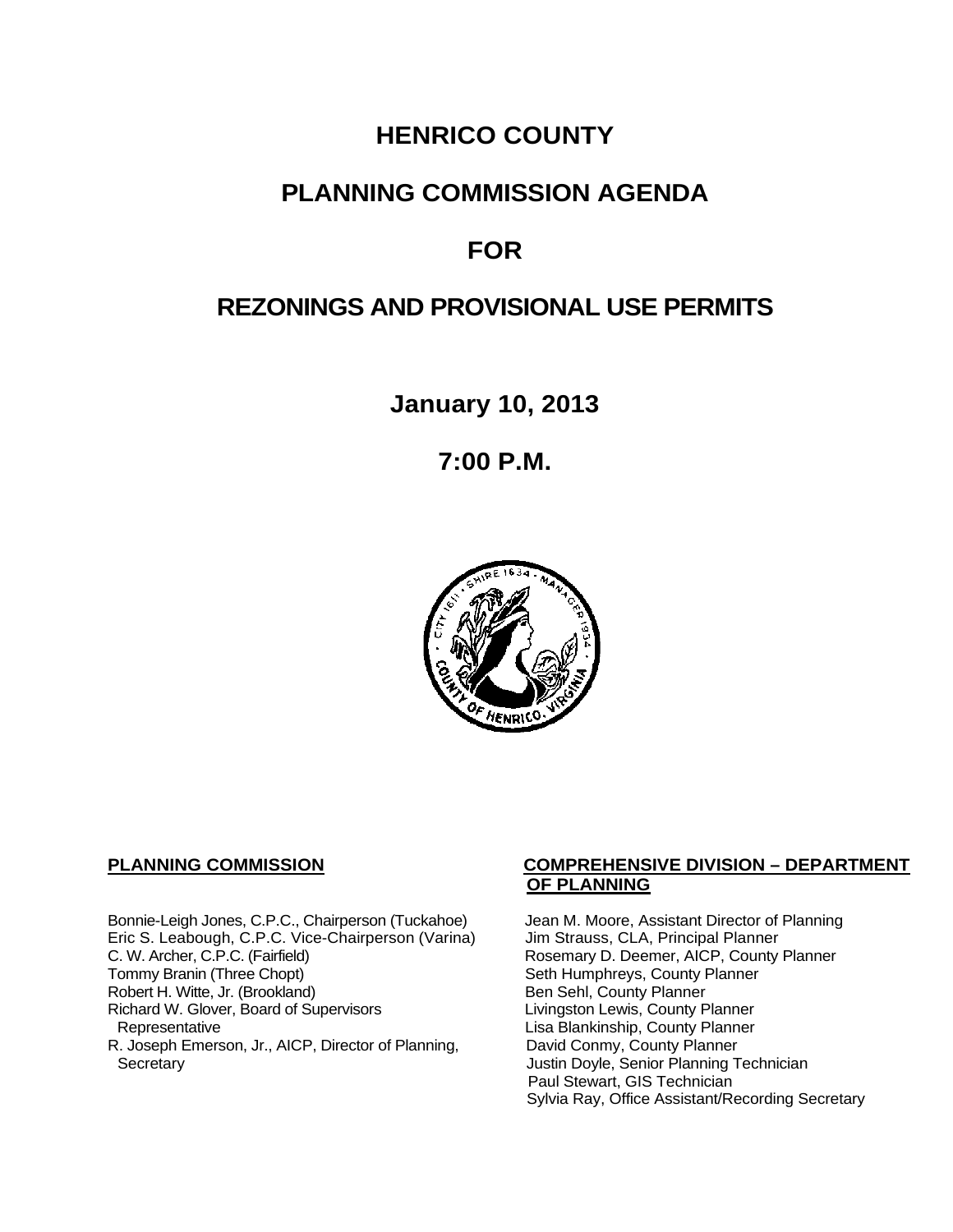#### **PLANNING COMMISSION REZONING MEETING FINAL AGENDA JANUARY 10, 2013**

**BEGINNING AT 7:00 P.M.**

**WELCOME:**

**PLEDGE OF ALLEGIANCE:**

**RECOGNITION OF NEWS MEDIA:**

**CALL TO ORDER:**

**REQUESTS FOR WITHDRAWALS AND DEFERRALS: (1); (2)**

**REQUESTS FOR EXPEDITED ITEMS: (1)**

**ELECTION OF CHAIRMAN: Mrs. Jones** 

**ELECTION OF VICE-CHAIRMAN: Mr. Leabough**

**CASES TO BE HEARD: (2)**

#### **THREE CHOPT:**

#### *Deferred from the December 6, 2012 Meeting.*

**P-18-12 Brian Menditto for Innsbrook Foundation:** Request for a Provisional Use Permit under Sections 24-62.2(f), 24-66(a), 24-120 and 24-122.1 of Chapter 24 of the County Code in order to continue operation of an outside concert pavilion on part of Parcel 750-768-4593, located at the southeast ramp of I-295 approximately 750' northeast of Nuckols Road. The existing zoning is M-1C Light Industrial District (Conditional). The 2026 Comprehensive Plan recommends Urban Mixed-Use. **Staff – Ben Sehl**

**Recommended for Approval**

**REZ2013-00001 Danielle Kenny:** Request to amend proffered conditions accepted with Rezoning Case C-4C-99 on Parcel 747-766-4732 located on the west line of Sadler Road approximately 165' south of its intersection with Sadler Green Place. The applicant proposes to amend Proffer 4 related to density. The existing zoning is R-3AC One-Family Residence District (Conditional). The 2026 Comprehensive Plan recommends Suburban Residential 2, density should not exceed 3.4 units per acre. **Staff – Lisa Blankinship (Deferral Requested to the February 14, 2013 Meeting) Deferred to the February 14, 2013 Meeting**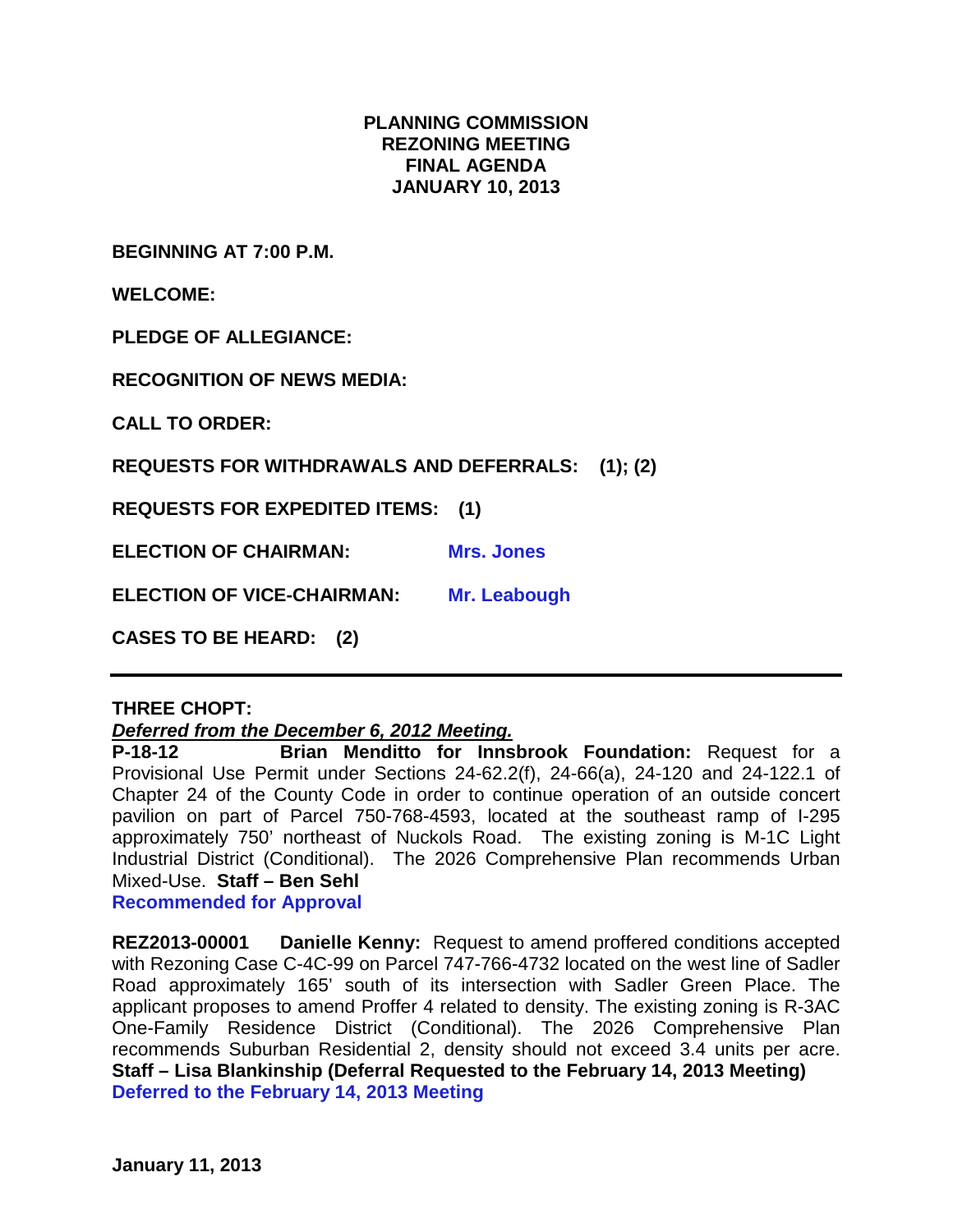#### **BROOKLAND:**

None.

#### **VARINA:**

**C-2C-12 John W. Montgomery, Jr. for Copart of Connecticut, Inc.:**  Request to amend proffered conditions accepted with Rezoning Cases C-38C-89, C-45C-00 and C-31C-02 on Parcels 833-716-9203 and 833-717-8501 located on the north side of Old Williamsburg Road at its intersection with Whiteside Road. The applicant proposes to amend proffers related to site location restrictions of motor vehicle storage and auctions, buffers, fencing and landscaping. The existing zoning is M-1C Light Industrial District (Conditional). The 2026 Comprehensive Plan recommends Planned Industry. The site is located in the Airport Safety Overlay District. **Staff – Livingston Lewis (Expedited Agenda Requested)**

**Recommended for Approval**

# *Deferred from the December 6, 2012 Meeting.*

**C-28C-12 Brian C. Mitchell for E.J. Wade Construction:** Request to conditionally rezone from A-1 Agricultural District to M-2C General Industrial District (Conditional) Parcel 843-701-2778 containing approximately 24.4 acres located along the south line of Portugee Road approximately 2,300' east of its intersection with Memorial Drive. The applicant proposes a contractor's equipment storage yard, office, and maintenance facility. The uses will be controlled by zoning ordinance regulations and proffered conditions. The 2026 Comprehensive Plan recommends Office and Environmental Protection Area. **Staff – Livingston Lewis (Deferral Requested to the February 14, 2013 Meeting)**

**Deferred to the February 14, 2013 Meeting**

**PUP2013-00001 Jennifer Mullen for BurgerBusters IV, LLC:** Request for a Provisional Use Permit under Sections 24-58.2(a), 24-120 and 24-122.1 of Chapter 24 of the County Code in order to allow extended hours of operation for an existing restaurant (Taco Bell) on Parcel 813-718-7327 located on the west line of S. Laburnum Avenue approximately 176' north of its intersection with Gay Avenue. The existing zoning is B-2C Business District (Conditional). The 2026 Comprehensive Plan recommends Commercial Concentration. The site is located in the Airport Safety Overlay District. **Staff – Rosemary Deemer Recommended for Approval**

**FAIRFIELD:**

#### *Deferred from the November 8, 2012 Meeting.*

**C-17C-12 Jennifer D. Mullen for Weatherfield Farms, LLC:** Request to conditionally rezone from R-3C One-Family Residence District (Conditional) to R-5AC General Residence District (Conditional) part of Parcel 811-732-3013 containing 31.02 acres located on the north line of Creighton Road at its intersection with Carolee Drive and from R-3C One-Family Residence District (Conditional) to C-1 Conservation District part of Parcel 811-732-3013 containing 21.22 acres located approximately 1,500' north of Creighton Road at its intersection with Carolee Drive. The applicant proposes no